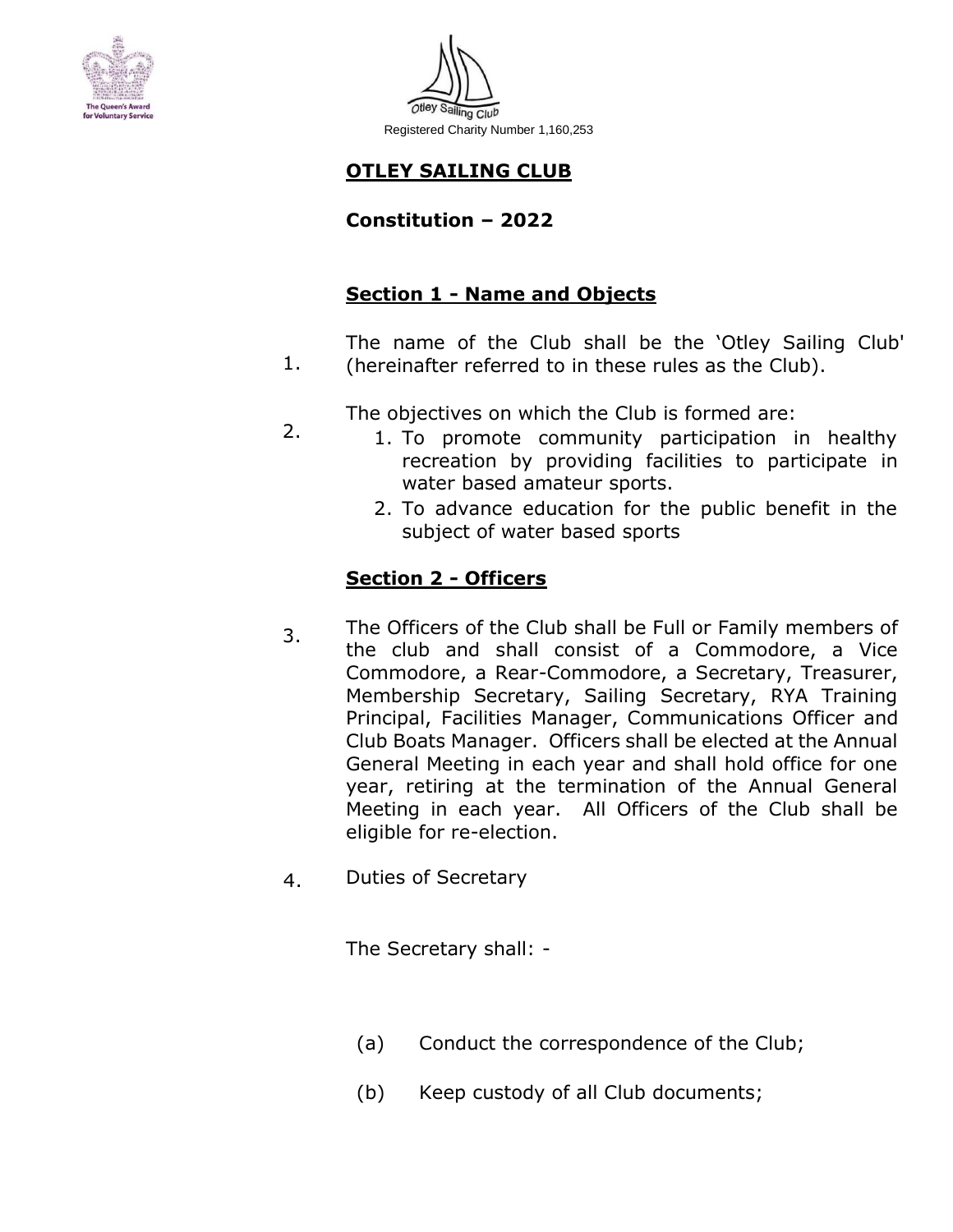- (c) Keep full minutes of all meetings of the Club, the Committee and appropriate sub-committees which shall be confirmed and signed by the appropriate Chairman upon the agreement of the Club, the Committee or subcommittee at the next following meeting of the Club, the Committee or sub-committee;
- (d) Advise nominated officers when such insurance policy or policies as may be needed fully to protect the interests of the Club, its Officers, its Trustees and its members are due;
- (e) Keep records of contact with the Club's Legal Advisor to ensure that the Club's affairs are managed in accordance with current law.
- (f) Maintain any such certificates or registrations, and complete any such non-financial returns, as may be required by law.
- 5. The Treasurer shall: -
- (a) Cause such books of account to be kept as are necessary to give a true and fair view of the state of finances of the Club.
- (b) Cause all returns as may be required by law in relation to such accounts to be rendered at the due time.
- (c) Prepare an Annual Balance Sheet as at  $31<sup>st</sup>$  December in each year and cause such Balance Sheet (and accounts as necessary) to be audited annually and be presented at the Annual General Meeting.
- 6. The Auditors shall: -
- (a) Be appointed at the Annual General Meeting in each year;
- (b) The Auditors shall audit the accounts of the Club when called upon to do so and shall give such certificate of assurance as to the accuracy of the said accounts as shall be required by law or by the committee;
- (c) If they are unwilling or unable to act, inform the committee who shall appoint a substitute to hold office until the termination of the next Annual General Meeting.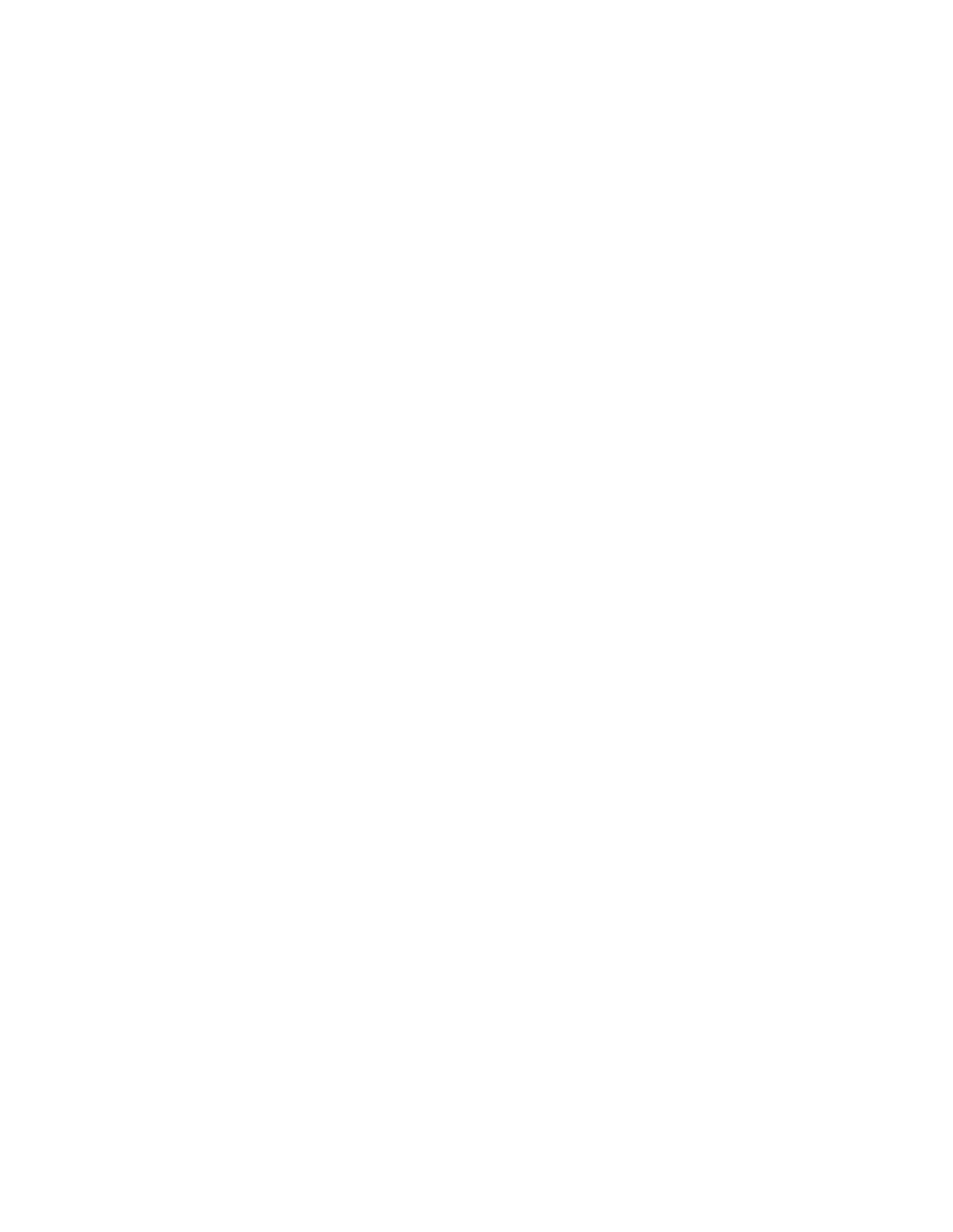#### **Section 3 – Membership**

There shall be the following categories of membership with power to vote at the AGM of the Club as indicated hereunder. The rights and privileges of each category of members are as defined in the latest edition of the byelaws of the Club. The Membership Secretary shall maintain a register of Members' names and addresses.

7. **A SINGLE MEMBER** - being a person who, at the date of joining, is over the age of eighteen and not in full time education, and who shall have one vote. This membership will cover all offspring and children over whom the member has guardian responsibility and who are in full-time education, up to the age of twenty one, residing at the same address.

> **COUPLE MEMBERSHIP** - which expression shall include two adults who shall have one vote, to be exercised by either person.

> **FAMILY MEMBERSHIP** - which expression shall include two adults and all their offspring and children over whom they have guardian responsibility and who are in full-time education, up to the age of twenty one. The family unit shall have one vote, exercisable by either adult.

> **AN HONORARY LIFE MEMBER** - who shall have the right to vote.

> **A STUDENT MEMBER** - being a person who, not being covered by other form of membership, is aged between the ages of sixteen and twenty-one, and in full-time education, and who shall have a vote.

**A VOLUNTEER MEMBER –** being a person who is over the age of sixteen, who shall have the right to vote, and who has committed herself/himself to contribute to the Club's activities including Sailfree.

**A TEMPORARY MEMBER** - who shall have no vote.

**A CORPORATE MEMBER** - being a person, group or club shall have one vote.

Categories and votes Membership of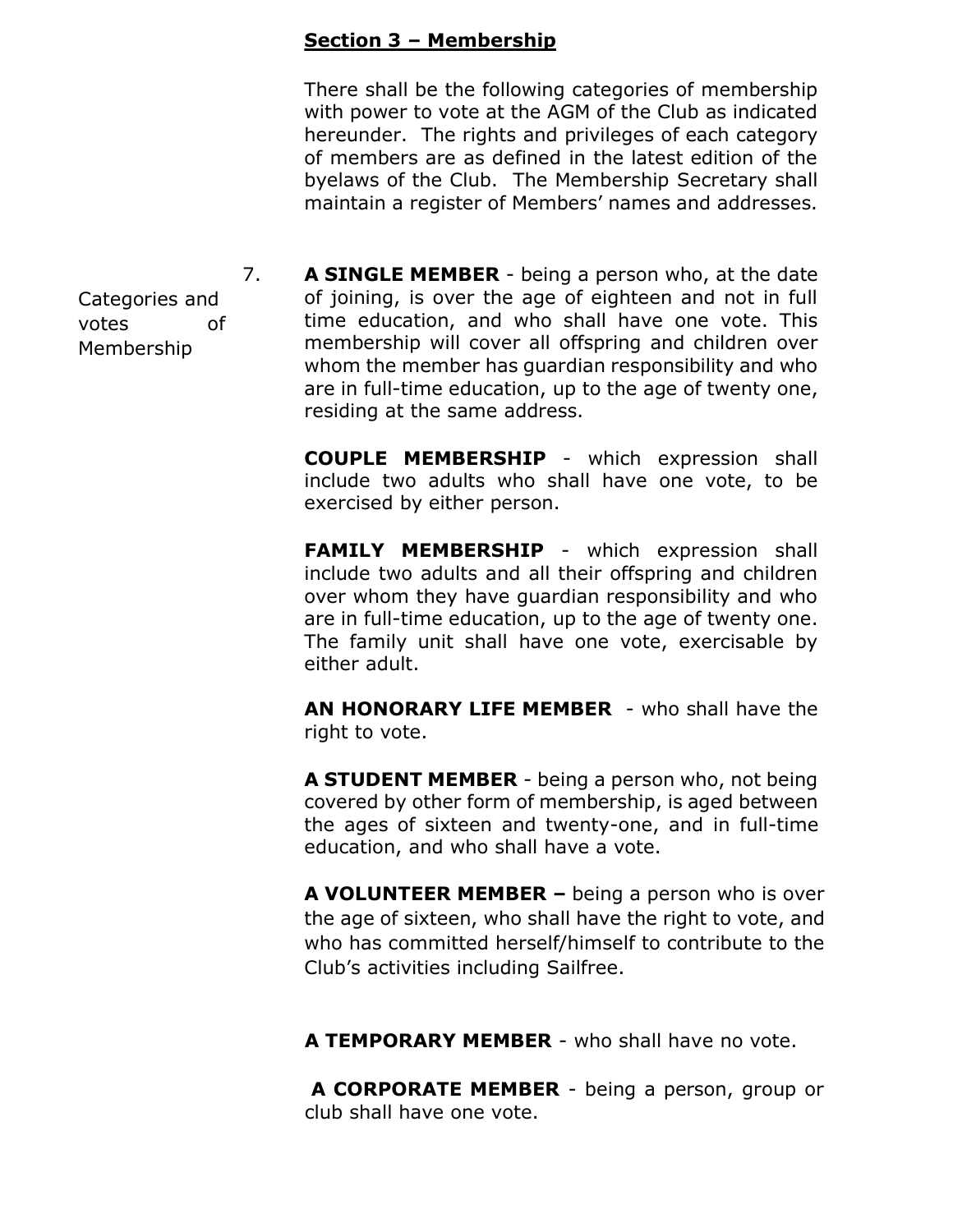Candidates for membership shall have no privileges whatsoever in relation to the use of the Club or premises.

8. & The rate of Entrance and Subscription fee for each category of Membership shall be proposed and approved by the Committee. Any proposed changes shall be approved by a majority of those present and entitled to vote and shall become operative on the first day of January in the year following.

- 9. Members shall also make the following annual payments: -
- (a) An annual boat permit fee of such a sum as the Committee shall from time to time prescribe which shall entitle a member an additional space in the Club's boat park, availability permitting.
- (b) All members shall pay the Entrance fee and their first annual subscription upon joining the club and thereafter on the first day of January in each year and if not paid by the  $28<sup>th</sup>$  February the member's name shall be removed from the membership roll.

Provided that any member who joins after September 1<sup>st</sup> will carry over their membership to the next full year.

Members' duty 10. to provide an up to date address Every member shall furnish the Membership Secretary with an up-to-date address including telephone and email details which shall be recorded in the Register of Members and any notice sent to such address either as post or electronically shall be deemed to have been duly delivered. The Register will be available to all officers of the Club to assist them in their duties and allow them to contact members.

Application for membership

11. An application for membership shall be in the form from time to time prescribed by the Committee, and shall include the name, address, and occupation of the candidate.

> Upon receipt of an application for membership, the Membership Secretary shall enter such application in a Register of Candidates. He or she shall furnish an

Membership Entrance Joining **Subscription** Fee

Application for membership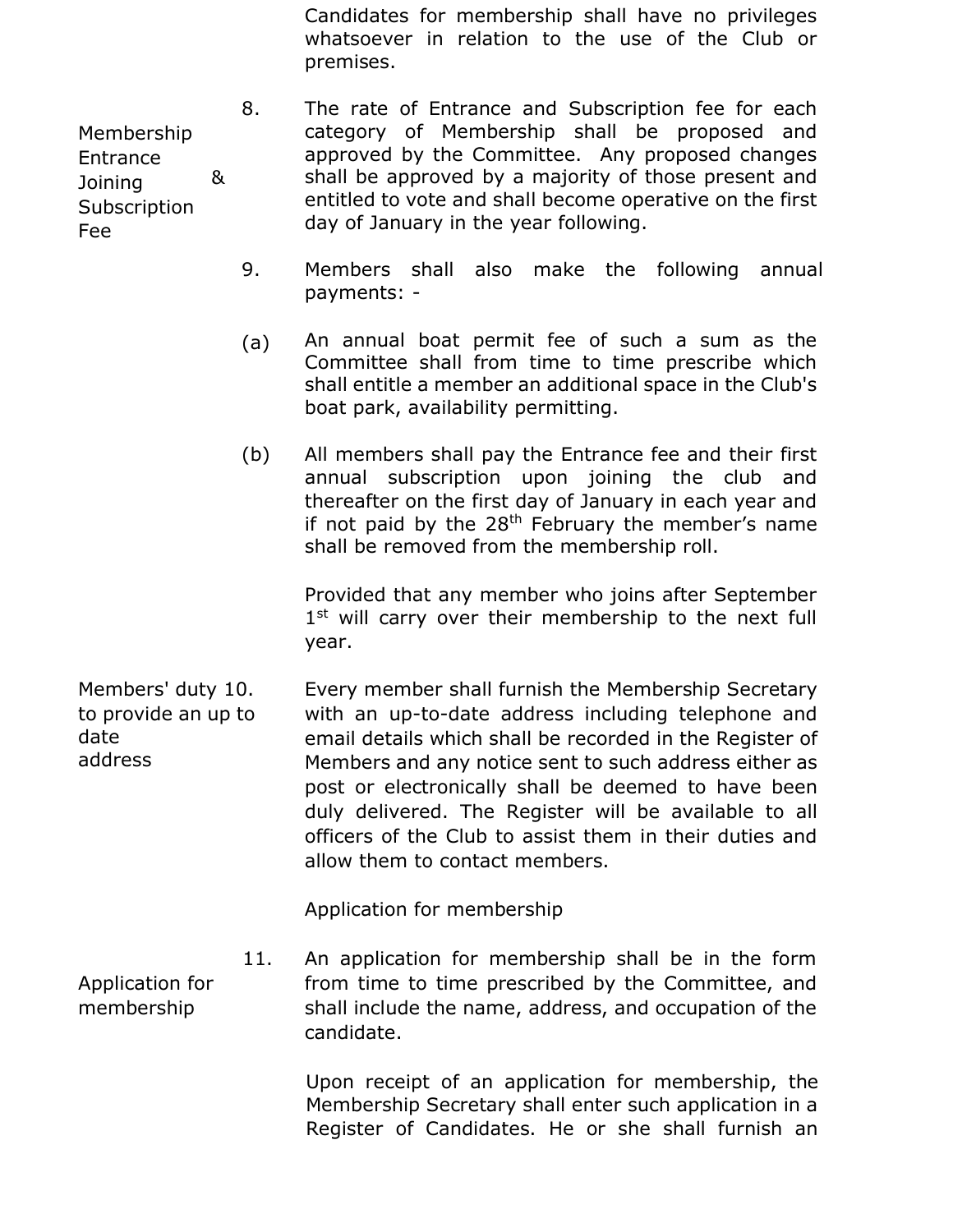applicant with a copy of the Constitution and the Rules of the Club and make request for such payments as are necessary.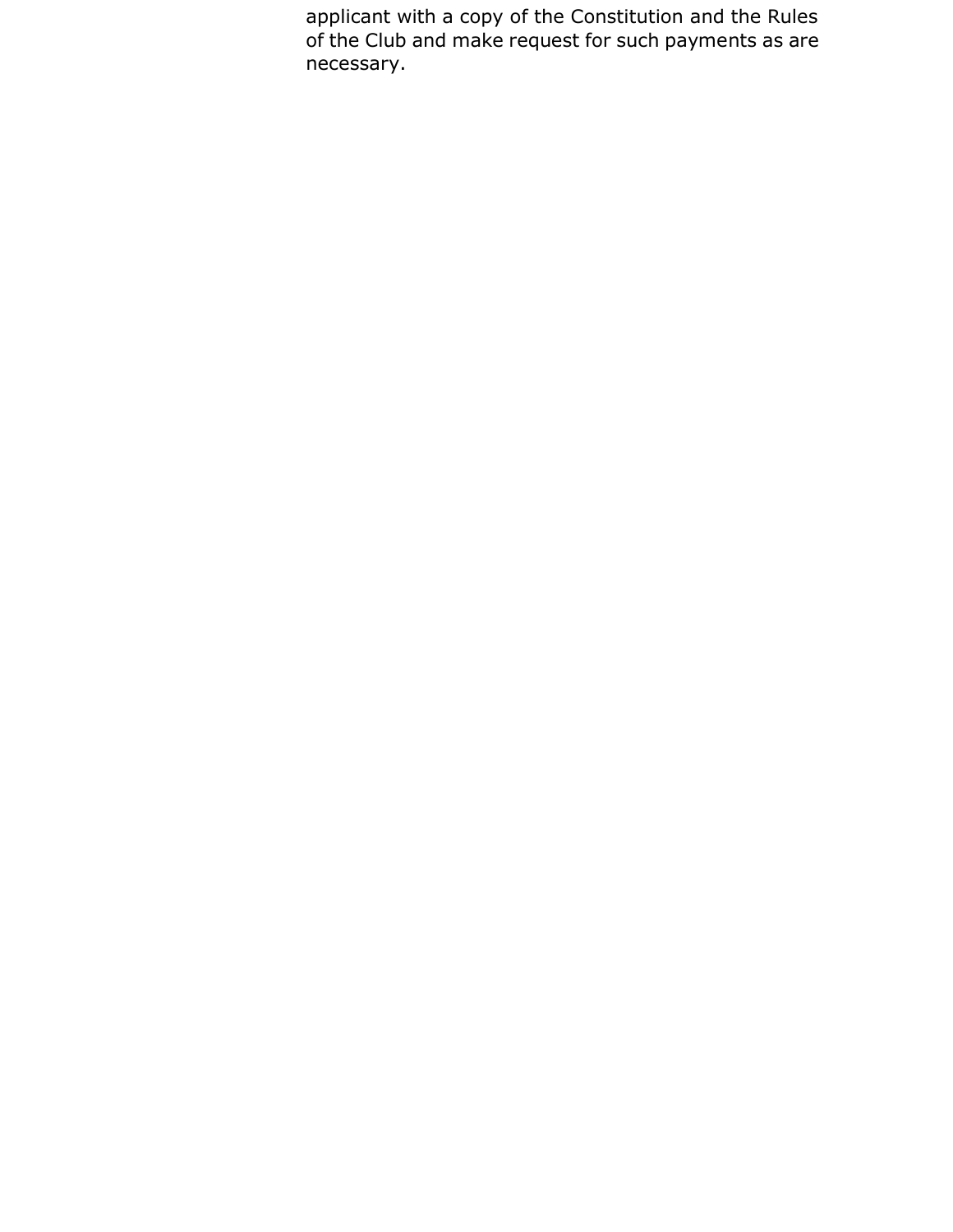12. Upon joining, a candidate shall pay, within one calendar month, such Entrance and other fees as shall be requested. In default of such payment, the membership shall be void unless sufficient cause for delay be shown.

13. Arrears of Subscription The Committee may cancel, without notice given, the membership of any member whose annual subscription and other annual fees are in arrears at the end of February, provided that the Committee may, at its discretion, re-instate such member upon payment of arrears. No member whose annual payment is in arrears may enter any Club event or regatta or vote at any meeting.

Conduct of Members

- Under-taking 14. by members to comply to have notice of, and impliedly undertakes to comply with rules Every member, upon joining and thereafter, is deemed with, the Club Rules and the current Byelaws and Regulations of the club. Any refusal or neglect to do so, or any conduct which, in the opinion of the Committee, is either unworthy of a member or otherwise injurious to the interests of the Club, shall render a member liable to expulsion by the Committee.
- Expulsion of members PROVIDED THAT, before expelling a member, the Committee shall call upon such member for a written explanation of the member's conduct and shall give the member full opportunity of making an explanation to the Committee, or of resigning.

A Resolution to expel a member shall be carried by a simple majority vote by those members of the Management Committee present and voting on the Resolution.

Guests in the 15. Club Members must enter the names of all guests in the Visitor's Book.

Damage to club 16. property A member shall not knowingly remove, injure, destroy or damage any property of the Club and shall make restitution for the same if called upon to do so by the Committee or by the Membership Secretary upon the instructions of the Committee.

Exhibiting of 17. notices A Member shall not cause any communication in whatever form to be exhibited on club notice boards or

Payment of Fees upon Election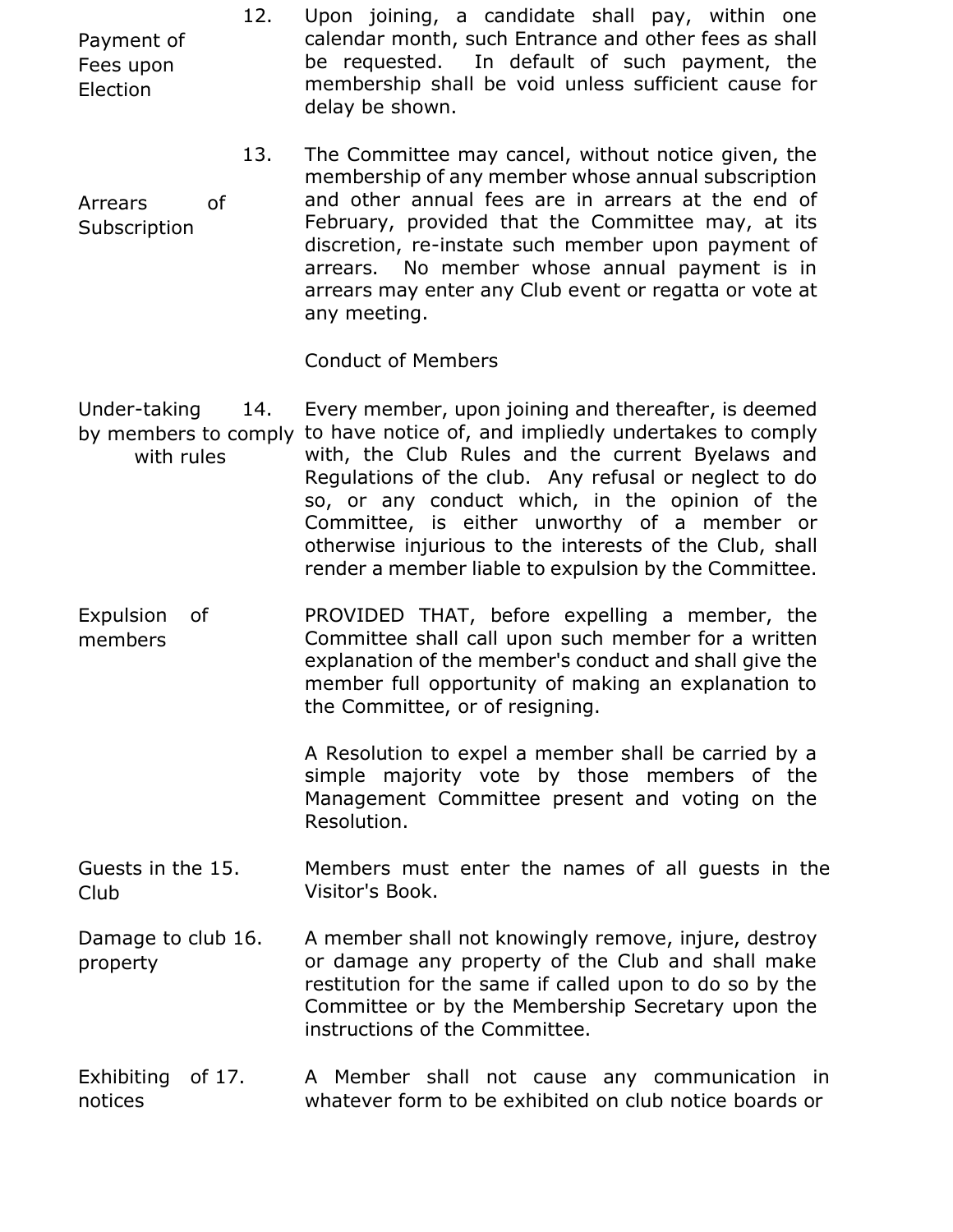premises without the permission of the Secretary or a Committee member.

- Complaints 18. Complaints of any nature relating to the management of the Club premises shall be addressed in writing to the Secretary. Under no circumstances shall a servant of the Club be personally reprimanded by a member.
- Members of 19. Other RYA Clubs A member of any club affiliated to the Royal Yachting Association (a list whereof is published by the said Association) may be authorised to use the premises of the Club by any member of the Committee of the Club. Such authorisation shall specify between which dates (not being more than fourteen days apart) the said person may so use the premises.

Competitors in club

races 20. Any person who is a competitor or crew member in any race sponsored by or on behalf of the Club is entitled to the use of the Club premises within a period of 24 hours before and after the race in which they are competing.

21.

The Secretary and the Membership Secretary or any other person who has received the authority of two members of the Committee, may expel, temporarily or permanently, any person who has the right to the use of the Club premises only under Rules 25 and 26.

Power to expel those admitted under rules 19 & 20 hereof

Limitation of club liability

Members, their guests and visitors are bound by the following Rule which shall also be exhibited in a prominent place within the Club premises: -

Limitation club liability of 22.

Members of the club, their guests or visitors may use the Club premises, and any other facilities of the Club, entirely at their own risk and impliedly accept: -

> (a) The Club will not accept any liability for any damage to or loss of property belonging to members, their guests or visitors to the Club.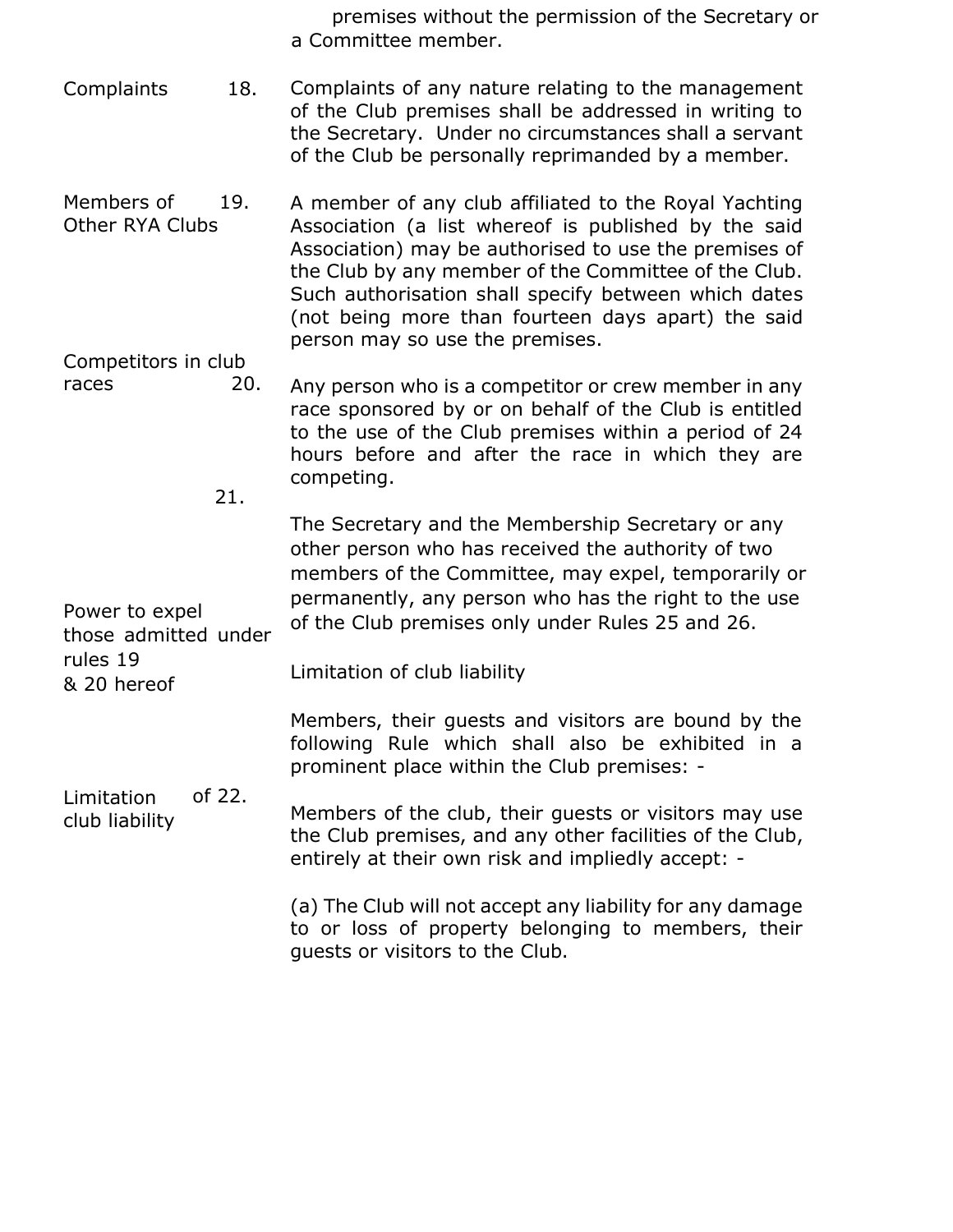(b) The Club will not accept any liability of personal injury arising out of the use of the Club premises, any other facilities of the Club either sustained by members, their guests or visitors or caused by the said members, guests or visitors whether or not such damage or injury could have been attributed to or was occasioned by the neglect, default or negligence of any of them, the Officers, Committee or servants of the Club.

23. Members' personal data is held in accordance with current UK data protection laws. Details are contained in the Club's Data Protection and Privacy Policy

### **Section 4 - Management Committee**

Constitution of 24. Committee The Management Committee (herein referred to as 'the Committee') shall consist of the Officers, ex officio, and not less than four nor more than ten Full or Family members of the club elected at the Annual General Meeting each year to hold office until the termination of the next following Annual General Meeting.

Retirement of 25. members of the At the Annual General Meeting all Committee members shall retire and will be eligible for re-election.

Committee

Candidates for 26. election to Committee Candidates for election to the Committee (not being Officers of the Club) shall be those members of the retiring Committee eligible to offer themselves for re election and such other Full or Family members whose nominations (duly proposed and seconded in writing by Full or Family members of the Club) with their consent shall have been received by the Secretary at least twenty eight days before the date of the Annual General Meeting in each year. Such nominations, together with the names of the Proposer and Seconder shall be posted at the Club premises at least fourteen days prior to the date of the Annual General Meeting.

Election of 27. committee by ballot If the number of candidates for election is greater than the number of vacancies to be filled then there shall be a ballot.

No contest for 28. election If the number of candidates for election is equal to or less than the number of vacancies to be filled then all candidates shall be deemed to be elected if two thirds of those present at the Annual General Meeting, and entitled to vote, vote in favour of such election.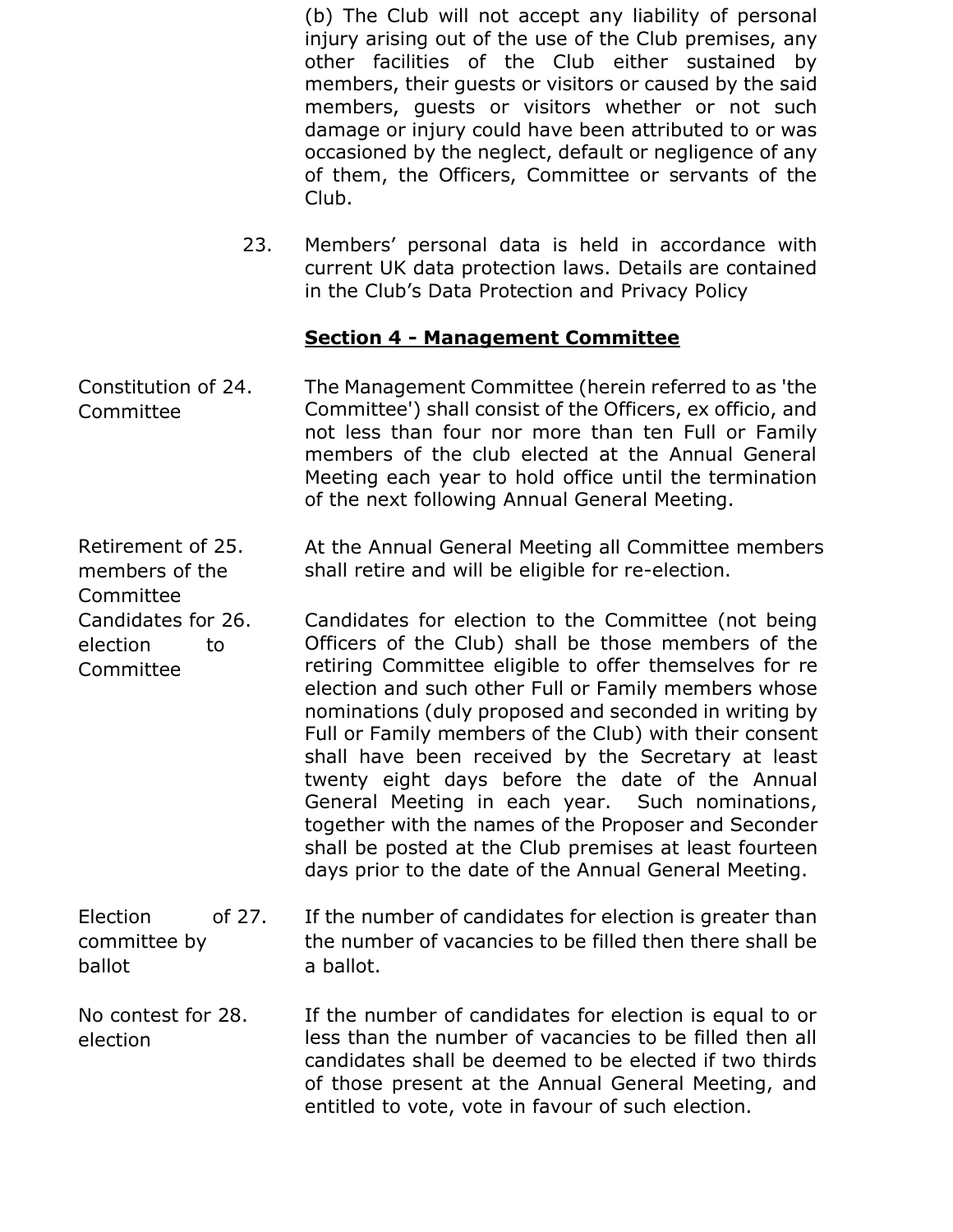- 29. In the event of the ballot failing to determine the members of the Committee because of an equality of votes the candidate or candidates to be elected from those having an equal number of votes shall be determined by lot.
- Casual vacancy 30. If, for any reason, a casual vacancy shall occur, the Committee may co-opt a Full or Family member to fill such a vacancy until the next following Annual General Meeting.

Retiring 31 Commodore ex A retiring Commodore shall serve as an ex officio member of the Committee as Rear Commodore in the officio year immediately following his or her retirement.

- Committee **Meetings** 32. The Committee shall meet at least every two months making such arrangements as the conduct, place of assembly and holding of such meetings as it may wish. The Commodore, or in his or her absence, a Chairman elected by those present shall preside.
- Voting committee at 33 Voting (except in the case of a resolution relating to the expulsion of a member) shall be by show of hands. In the Committee case of equality of votes the Commodore or Chairman (as the case may be) shall have a second and casting vote.
- Quorum 34. Five members personally present shall form a quorum at a meeting of the Committee.

Powers of the committee

- Management of 35. club by Committee The Committee shall manage the affairs of the Club according to the Rules and shall cause the funds of the Club to be applied solely to the objects of the Club or for a benevolent or charitable purpose nominated by General Meeting.
- Powers to make 36. Byelaws and Regulations The Committee shall make such Byelaws and Regulations as it shall from time to time think fit and shall cause the same to be exhibited in the Club premises for fourteen days before the date of implementation. Such Byelaws and Regulations shall remain in force until approved or set aside by a vote of a General Meeting of the Club.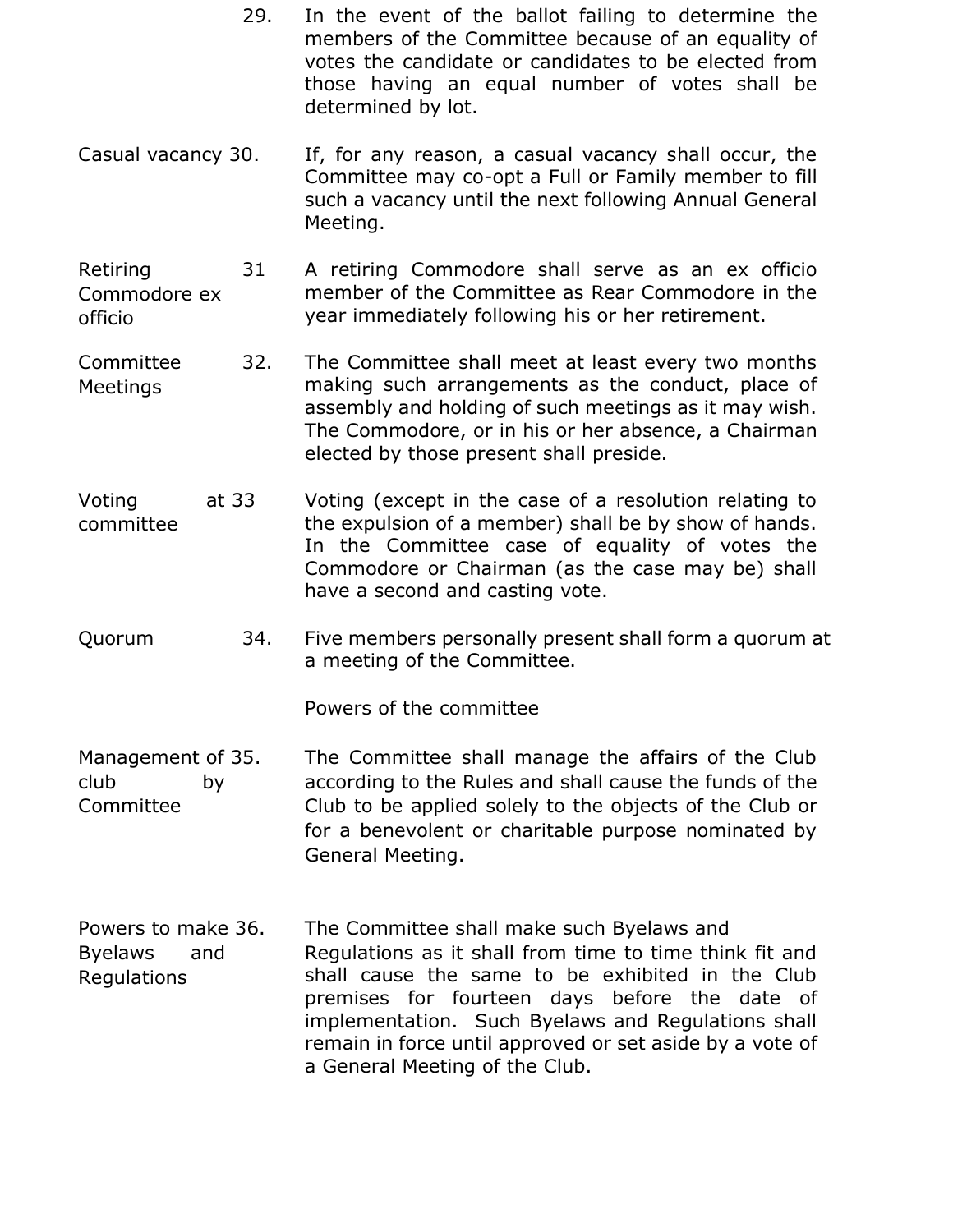- Appointment of 37. subcommittees The Committee may appoint such sub-committees as it may deem necessary and may delegate such of its powers as it may think fit upon such terms and conditions as shall be deemed expedient and/or required by the law. Such sub-committees shall consist of such members of the Committee or of the Club as the Committees may think fit. Officers of the Club shall be ex officio members of all such subcommittees.
- Disclosure of 38. interest to third parties A member of the Committee, of a sub-committee or any officer of the Club, in transacting business for the Club, shall disclose to third parties that he or she is so acting.
- Limitation of 39 Member's liability The Committee, or any person or sub-committee delegated by the Committee to act as agent for the Club or its members, shall enter into contract only as far as expressly authorised, or authorised by implication, by the members. No one shall, without the express authority of the membership in General Meeting, pledge the credit of the membership.
- Members 40. indemnification of Committee In pursuance of the authority vested in the Committee by members of the Club, members of the Committee and the Trustees, are entitled to be indemnified by the members of the Club against any liabilities properly incurred by them or any one of them on behalf of the Club wherever the contract is of a duly authorised nature or could be assumed to be of a duly authorised nature and entered into on behalf of the Club.

The limit of any individual member's indemnity in this respect shall be a sum equal to one year's subscription at the then current rate of that category of membership unless the committee has been authorised to exceed such limit by a General Meeting of the Club.

Nomination of 41. The Committee may nominate for election at an Annual General Meeting such Honorary Life Members as the Committee may think fit subject to the number of participating life members being no greater than 10% of the current membership. Honorary Members Committee Life by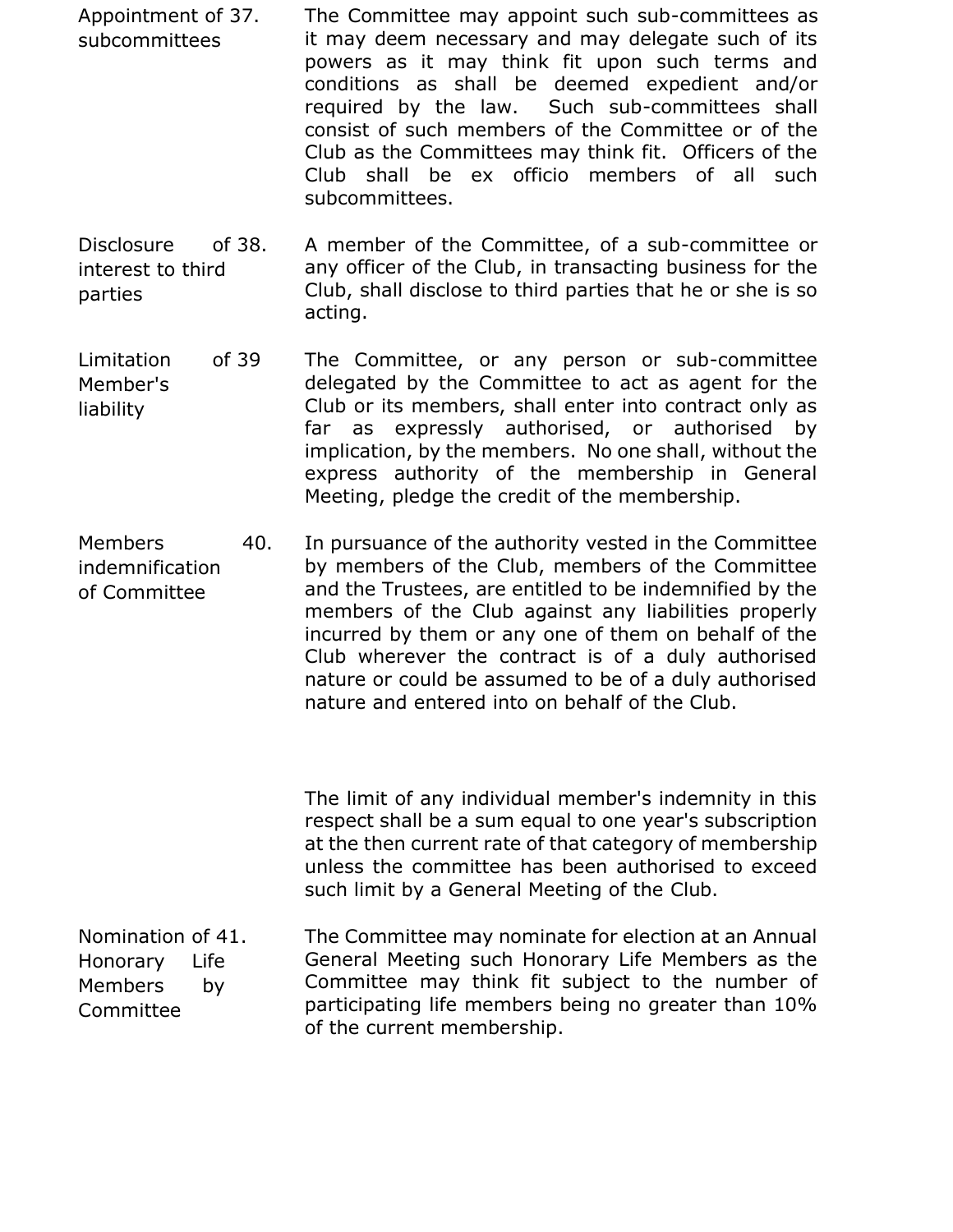The election of Honorary Life Members shall be put to the vote at the Annual General Meeting each year and such Honorary Life Members shall be duly elected if two thirds of those present, and entitled to vote, vote in favour of election.

Purchase and supply of excisable goods

Purchase **Supply** Excisable Goods & 42. of The purchase for the Club of excisable goods and the supply of the same upon Club premises shall be exclusively and solely under the control of the Committee, or of a special sub-committee appointed by the Committee.

> Intoxicating liquor may only be sold for consumption on the Club premises to persons over the age of eighteen who are entitled to the use of the Club premises in pursuance of the Rules, Byelaws and Regulations for the time being in force. No Junior Member under the age of eighteen may purchase or attempt to purchase intoxicating liquor within the Club premises.

Hours of Sale of 43 Excisable Goods Subject to the requirements of the licensing authorities, the Committee shall cause the Club bar to be opened at convenient times (and such times shall be prominently exhibited in the Club premises) for the sale of excisable goods to persons who are entitled to the use of the premises of the Club in pursuance of these rules (except Junior Members as aforesaid) PROVIDED THAT visitors' names and addresses and the name of their introducer shall have been entered in the Visitor's Book upon entry to Club premises.

Profits from 44. Sale of Excisable Goods No person shall take a commission, percentage or other such payment in connection with the purchase of excisable goods for the Club. Any profit deriving from the sale of such goods shall (after deduction of the costs of providing such goods for the benefit of the Club) be applied to the provision of additional amenities or the purchase of property to be held in trust for the benefit of the Club.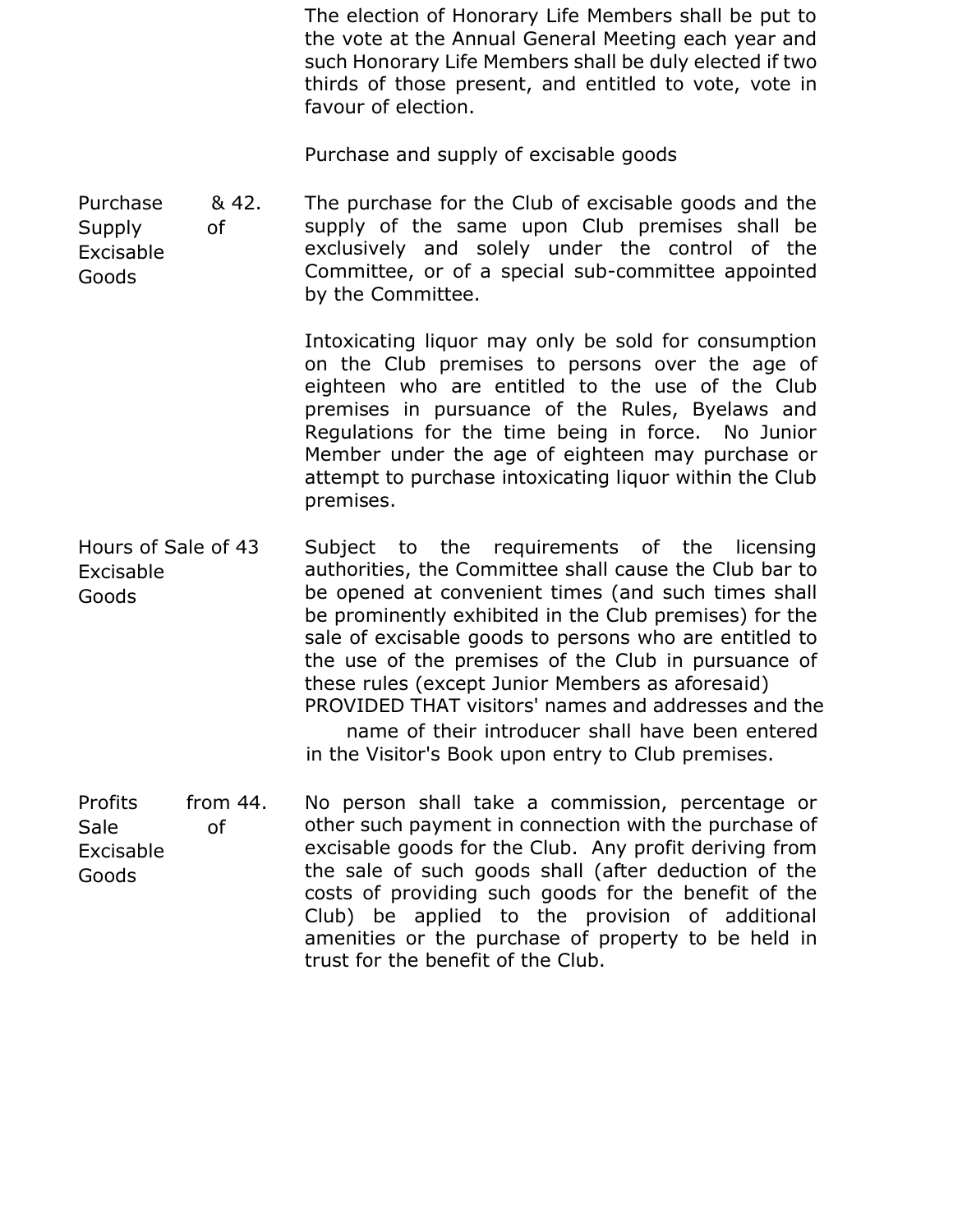Accounts 45. relating Proper accounts of all purchases and receipts shall be to excisable goods kept and presented at the Annual General Meeting in each year and such information as the Secretary or Treasurer or Auditors may require shall be furnished to enable any statutory return or statement and the payment of excise or other duty or tax to be made.

#### **Section 5 - Trustees**

Number of & 46. terms of reference There shall be at least three Trustees of the Club who shall be appointed from time to time as necessary by the Committee of the Club from among Full, Family or Honorary Life Members who are willing to be so appointed. A Trustee shall hold office during his or her lifetime or until he or she shall resign, by notice in writing given to the Committee, or until a resolution removing him or her from office shall be passed at a meeting of the Committee by a majority comprising two-thirds of the members present and entitled to vote.

Property of club 47. vested in **Trustees** All the property of the Club, including land and investments, shall be held by the Trustees for the time being, in their own names so far as it is necessary and practicable, on trust for the use and benefit of the Club. On the death, resignation, or removal from office of a Trustee, the Committee shall nominate a new Trustee in his or her place, and shall as soon as possible thereafter take all lawful and practicable steps to procure the vesting of all Club property into the names of the Trustees as constituted after such nomination. For the purpose of giving effect to any such

> nomination, the Secretary for the time being is hereby nominated as the person to appoint new Trustees of the Club within the meaning of Section 36 of the Trustee Act 1925 and he or she shall by Deed duly appoint the person or persons so nominated by the committee.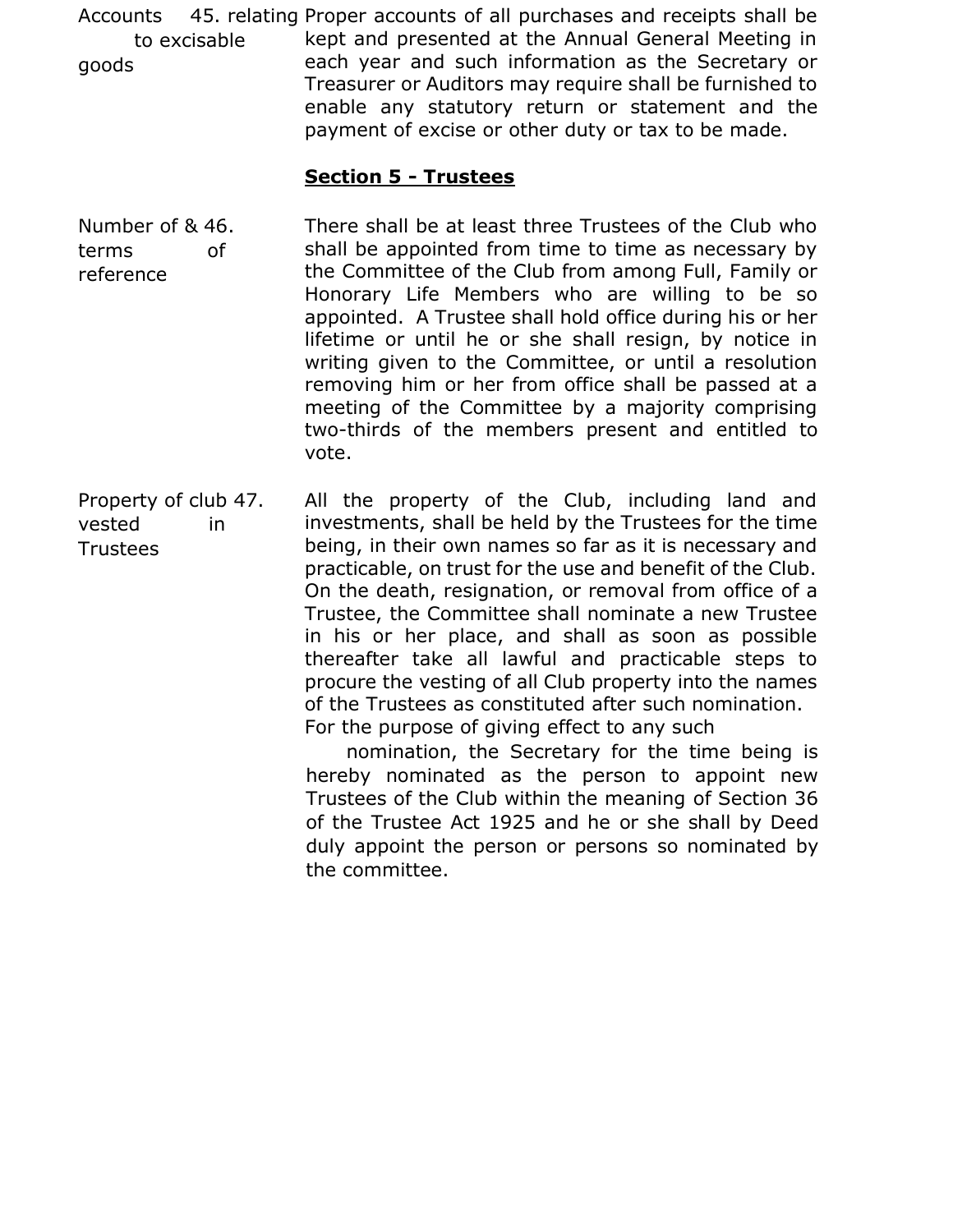Powers of 48. Trustees The Trustees shall in all respects act, in regard to any property of the Club held by them, in accordance with the directions of the Committee and shall have power to sell, lease, mortgage or pledge any Club property so held for the purpose of raising or borrowing money for the benefit of the Club in compliance with the Committee's directions (which shall be duly recorded in the Minutes of the proceedings of the Committee) but no purchaser, lessee or mortgage shall be concerned to enquire whether any such direction has been given.

49.

(a) Indemnity of Trustees from club

The Trustees shall be effectually indemnified by the Committee out of the assets of the Club from and against any liability, costs, expenses and payments whatsoever which may be properly incurred or made by them in the exercise of their duties or relation to any property of the club vested in them, or in relation to any legal proceedings, or which otherwise relate directly or indirectly to the performance of the functions of a Trustee of the Club.

Limitation of Liability of Club (b) **Trustees** 

(To be incorporated in every contract, lease, licence or other agreement entered into by the Trustees of the Club).

The liability of the Trustees for the performance of any contractual or other obligation undertaken by them on behalf of the Club shall be limited to the assets of the Club.

## **Section 6 - Meetings of the Club**

Annual General 50. Meeting An Annual General Meeting of the Club shall be held each year in the month of February on a date to be fixed by the Committee. The Secretary shall at least fourteen days before the date of such meeting or of any General Meeting as hereinafter mentioned post or deliver or send electronically to each member notice hereof and of the business to be brought forward thereat.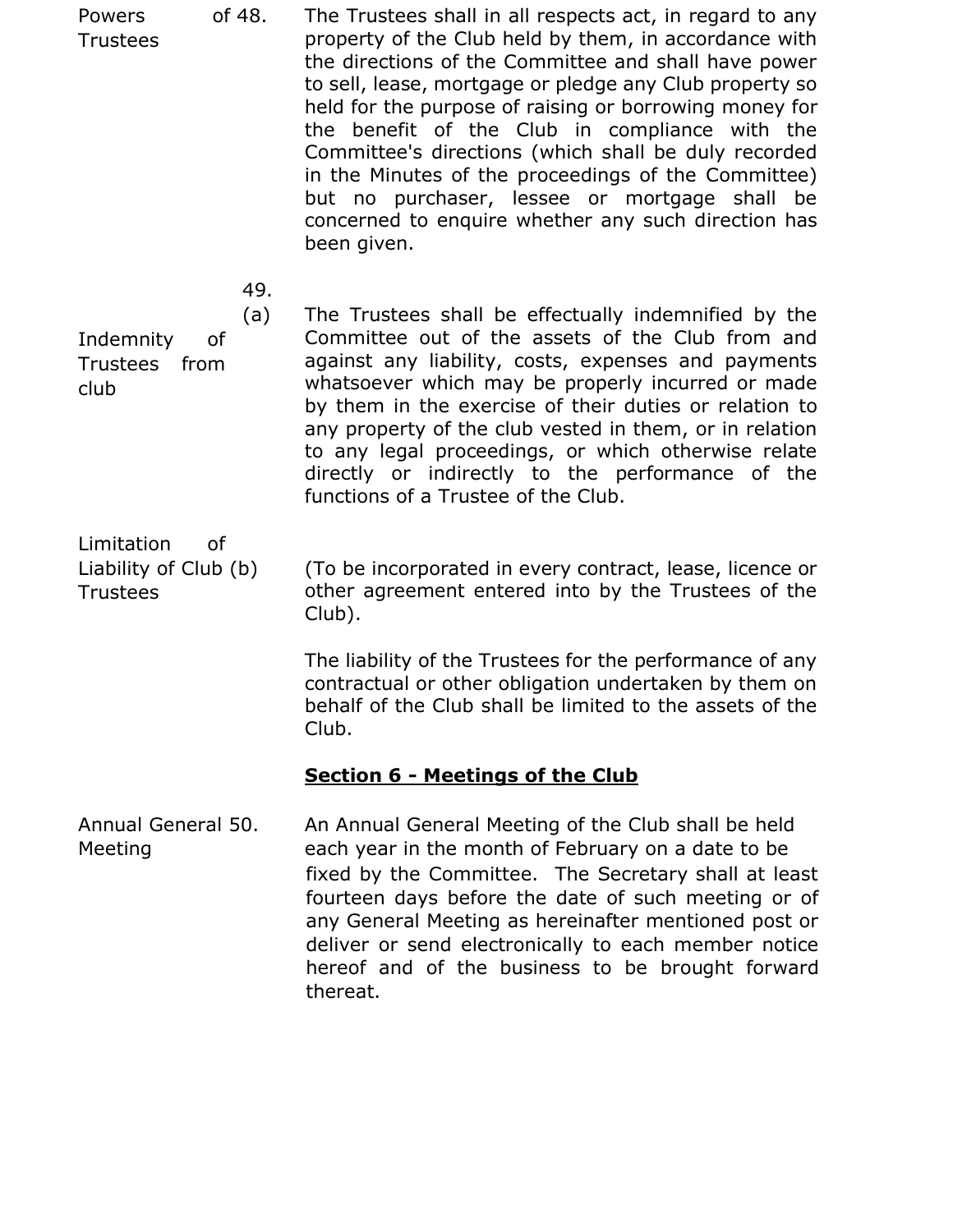| <b>Business</b> | at 51. | No business, except the passing of the Accounts and     |
|-----------------|--------|---------------------------------------------------------|
| Annual General  |        | the election of the Officers, Committee, Trustees and   |
| Meeting         |        | Auditors, and any business that the committee may       |
|                 |        | order to be inserted in the notice convening the        |
|                 |        | meeting shall be discussed at such meeting unless       |
|                 |        | notice thereof be given in writing by a member entitled |
|                 |        | to vote to the Secretary at least twenty one days       |
|                 |        | before the date of the Annual General Meeting.          |

Special General 52. The Committee may at any time, upon giving twenty one days notice in writing, call a General Meeting of the Club for any special business, the nature of which shall be stated in the summons convening the meeting, and the discussion at such meeting shall be confined to the business stated in the notice sent to members. Meeting

General Meeting request members 53. upon of The Committee shall similarly call a General Meeting upon a written request addressed to the Secretary by at least ten members. The discussion at such meeting shall be confined to the business stated in the notice sent to members. [Note to Clause 59. For the purposes of the Licensing Act 1964 this Clause must be limited to a maximum of thirty OR  $1/5<sup>th</sup>$  of the total membership, whichever is least].

- Chairman Meetings at 54. At every meeting of the Club the Commodore or, in their absence, the Vice Commodore or, in their absence, a Chairman elected by those present shall preside.
- Quorum Meetings at 55. Twenty of the members entitled to vote and personally present shall form a quorum at any meeting of the Club.

. Entitlement to 56. vote at All members, except temporary members, are entitled to vote.

Voting at 57. Meetings Voting, except upon the election of members of the Committee, shall be by show of hands.

Equality of 58. Votes In the case of an equality of votes the Chairman shall have a second or casting vote, on any matter other than the election of members of the Committee.

Voting on Rule 59.

Meetings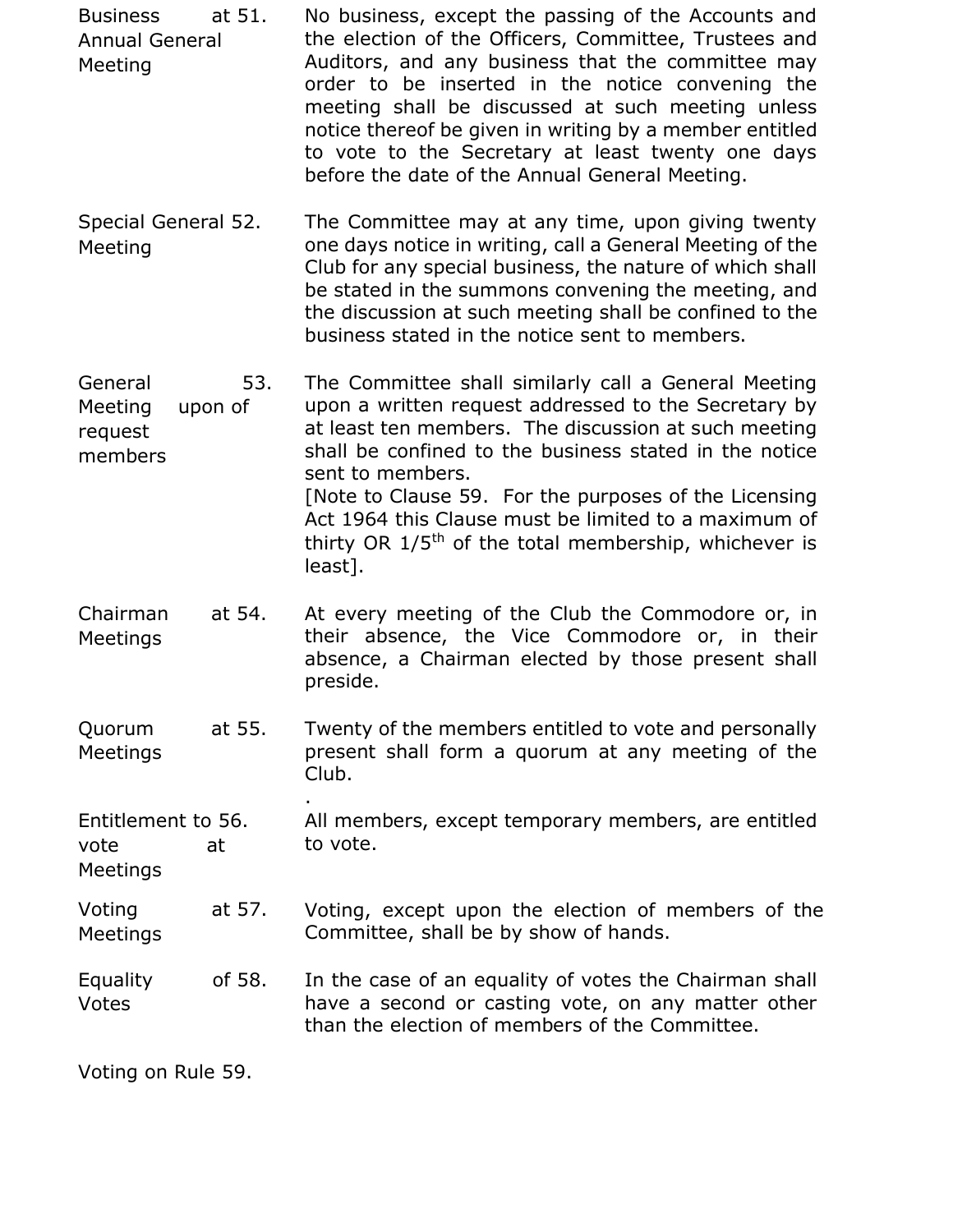Change On any resolution properly put to a meeting of the Club relating to the creation, repeal or amendment of any Rule, Byelaw or Regulation of the Club such Rule, Byelaw or Regulation shall not be created, repealed or amended except by a majority vote of at least two thirds of those present and entitled to vote.

#### **Section 7 - Dissolution of the Club**

Dissolution the Club of 60. If, upon the winding up or dissolution of the Club, there remains after the satisfaction of all its debts and liabilities any property whatsoever, the same shall not be paid to or distributed amongst the members of the Club. The Committee shall dispose of the net assets remaining to one or more of the following:

> to another club with similar sports purposes which is a charity and/or to another club with similar sports purposes which is a registered CASC and / or to the Club's national governing body for use by them for related community sports.

#### Rights and 61. of **Section 8 – Byelaws**

privileges members

The present rights and privileges of each category of membership shall be as follows:-

**SINGLE MEMBER** and all offspring and children over whom the member has guardian responsibility and who are in full-time education, up to the age of twenty one, and residing at the same address, shall have the full use of all the Club facilities.

**COUPLE MEMBERSHIP**, relating to two adults residing at the same address, who shall have the full use of all the Club facilities.

**FAMILY MEMBERSHIP, comprising two adults, all** their offspring and children over whom they have guardian responsibility and who are in fulltime education, up to the age of twenty one, and reside at the same address, who shall have the full use of all the Club facilities subject only to Rule 42.

**STUDENT MEMBERS** shall have the full use of all the Club facilities subject only to Rule 42.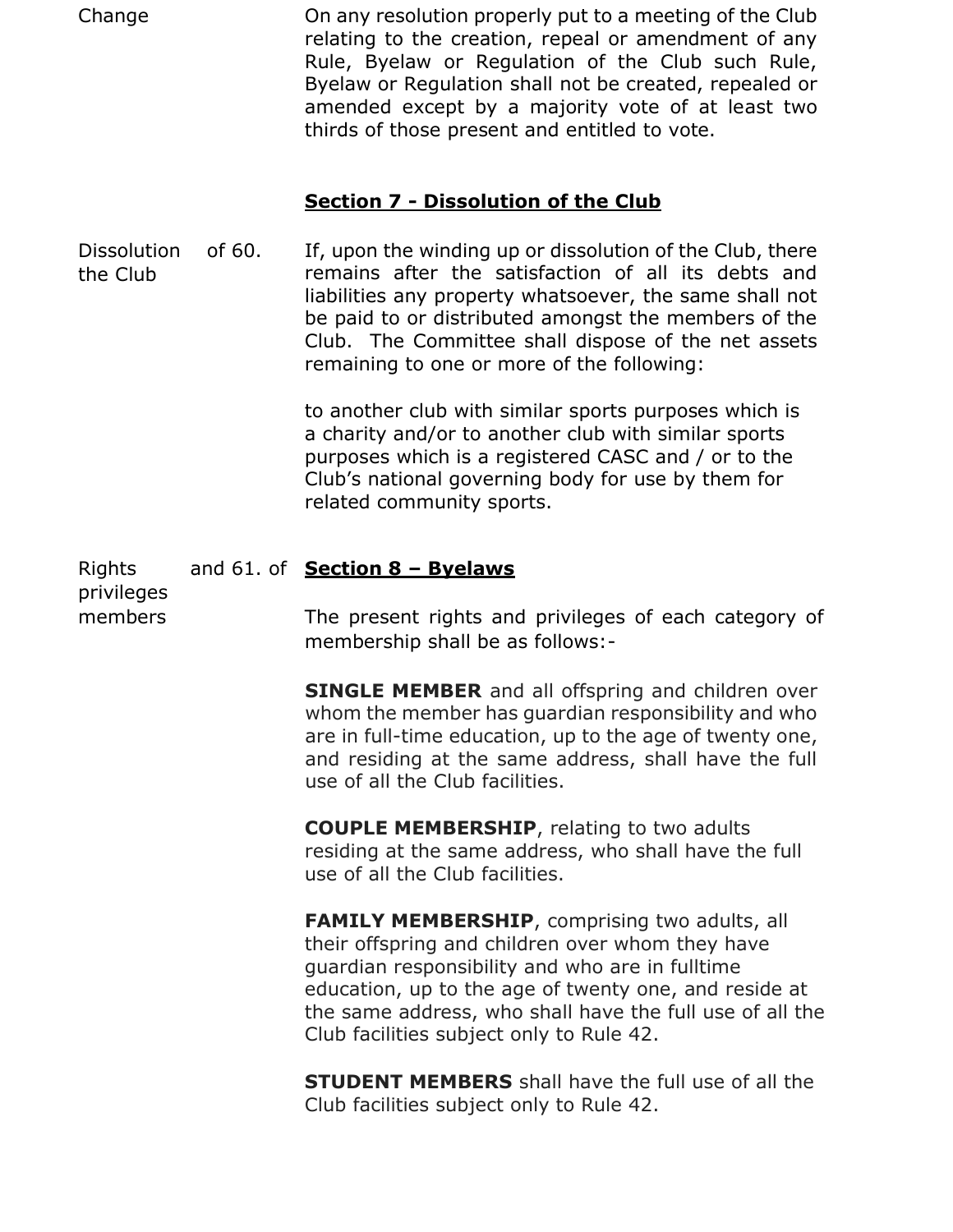**AN HONORARY LIFE MEMBER** shall have the full use of all the Club facilities.

**A VOLUNTEER MEMBER** shall have full use of the club facilities, including water related ones, exclusively when actively contributing to working parties, Sailfree, organised training, racing or similar sailing activities.

**CORPORATE MEMBERSHIP** does not entitle individuals to make use of the club's facilities.

 **A TEMPORARY MEMBER** (which expression may include members of another RYA recognised club or organisation) shall have the full use of the Club facilities but: -

- (a) Shall have no right to enter Club races or regattas unless specifically authorised by the Secretary or Committee.
- (b) Shall have no right to introduce visitors to the Club or the facilities thereof.
- (c) Shall have no right to take any part in the management of the Club.

(d) Is deemed to have notice of an impliedly undertakes to comply with the Club rules, current Byelaws and Regulations as if he or she were a member of the Club and so far as the said Rules, Byelaws and Regulations may be deemed to apply to such Temporary Member.

(e) Shall be liable to be expelled from the Club premises or to be prohibited from using the Club facilities if, in the opinion of the Secretary or the Membership Secretary, he or she shall not have reasonably complied with the above conditions.

(f) A person, or group of persons, or a club may use the Club's facilities as approved by the management committee and have a maximum of two votes

62. A person under the age of sixteen years may only be admitted to the Club premises or to any Club event, wherever held, when accompanied by a responsible adult.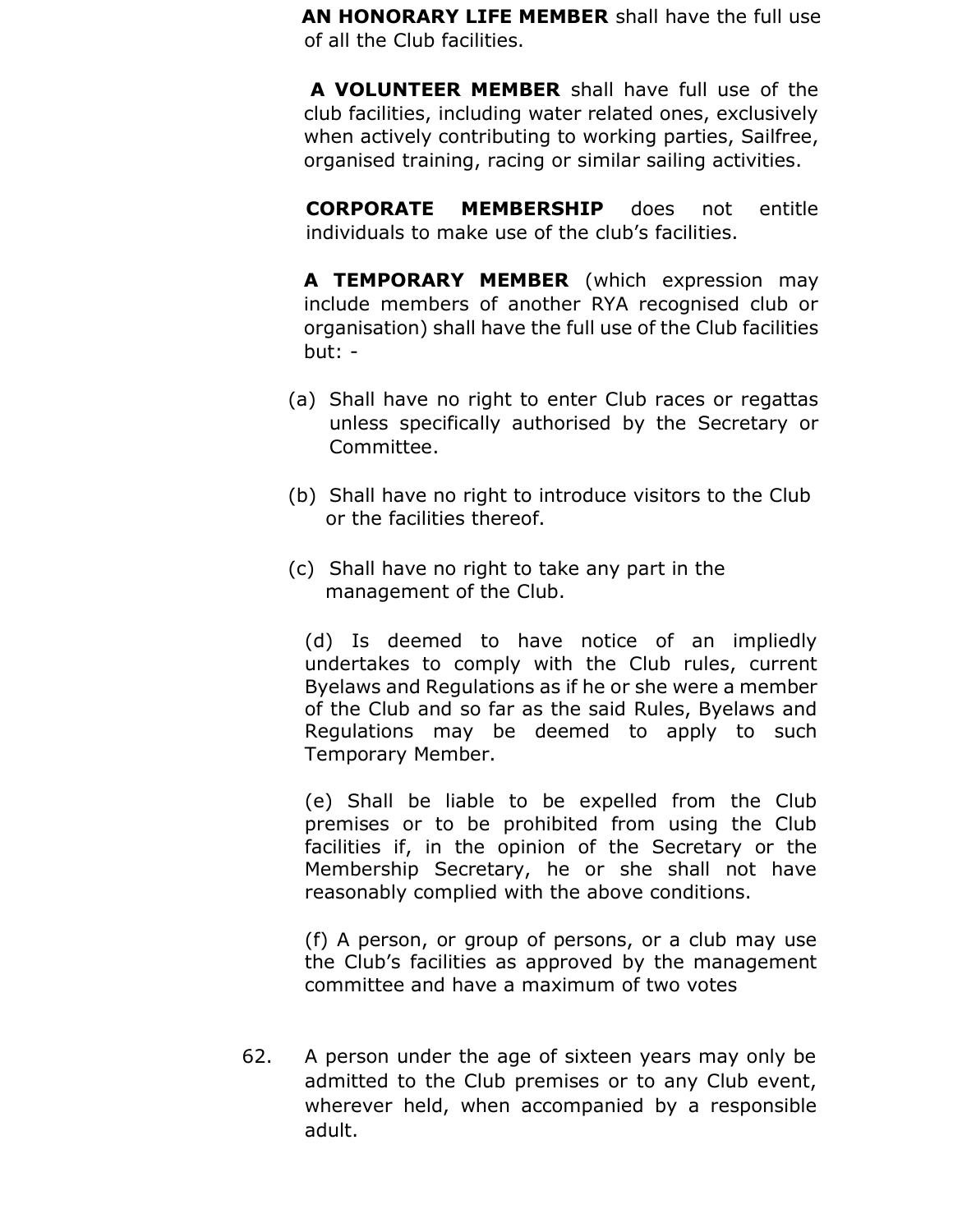- 63. The Club premises shall be open to members at such times as the Committee shall direct.
- 64. The permitted hours for the sale of intoxicating liquor will be as specified by the Committee subject to any restrictions imposed from time to time by the Licensing Justices.
- Abandoned 65. In addition to the powers given to the Committee under Rule 13, and Rule 14 hereof if, at any time, any fees payable to the Club by any member or former member shall be three months or more in arrears and a vessel the property of a member or former member remains upon the Club premises, the Committee may: -

(a) Move the vessel to any part of the Club premises without being liable for any loss or damage to the vessel howsoever caused.

- (b) Give one month's notice in writing to the member or former member at his or hers last known address as shown in the Club Register and thereafter sell the vessel and deduct any monies due to the Club. (Whether by way of arrears of subscription or annual payments, mooring, dinghy park fees or otherwise) from the net proceeds of sale before accounting for the balance (if any) to the member or former member.
- (c) Alternatively, if the vessel is unsaleable, after giving notice in writing as aforesaid, dispose of the vessel in any manner the Committee may think fit and deem the cost of doing and any arrears as aforesaid to be a debt owing to the Club by the member or former member.
- (d) Further the Club shall at all times have a lien over members' or former members' boats parked or moored on the Club's premises or Club moorings in respect of all monies due to the Club, whether in respect of arrears of mooring fees or subscriptions or otherwise.

PROVIDED ALWAYS THAT: -

 Proper evidence is available to show that all reasonable steps have been taken to trace a member or former

Boats